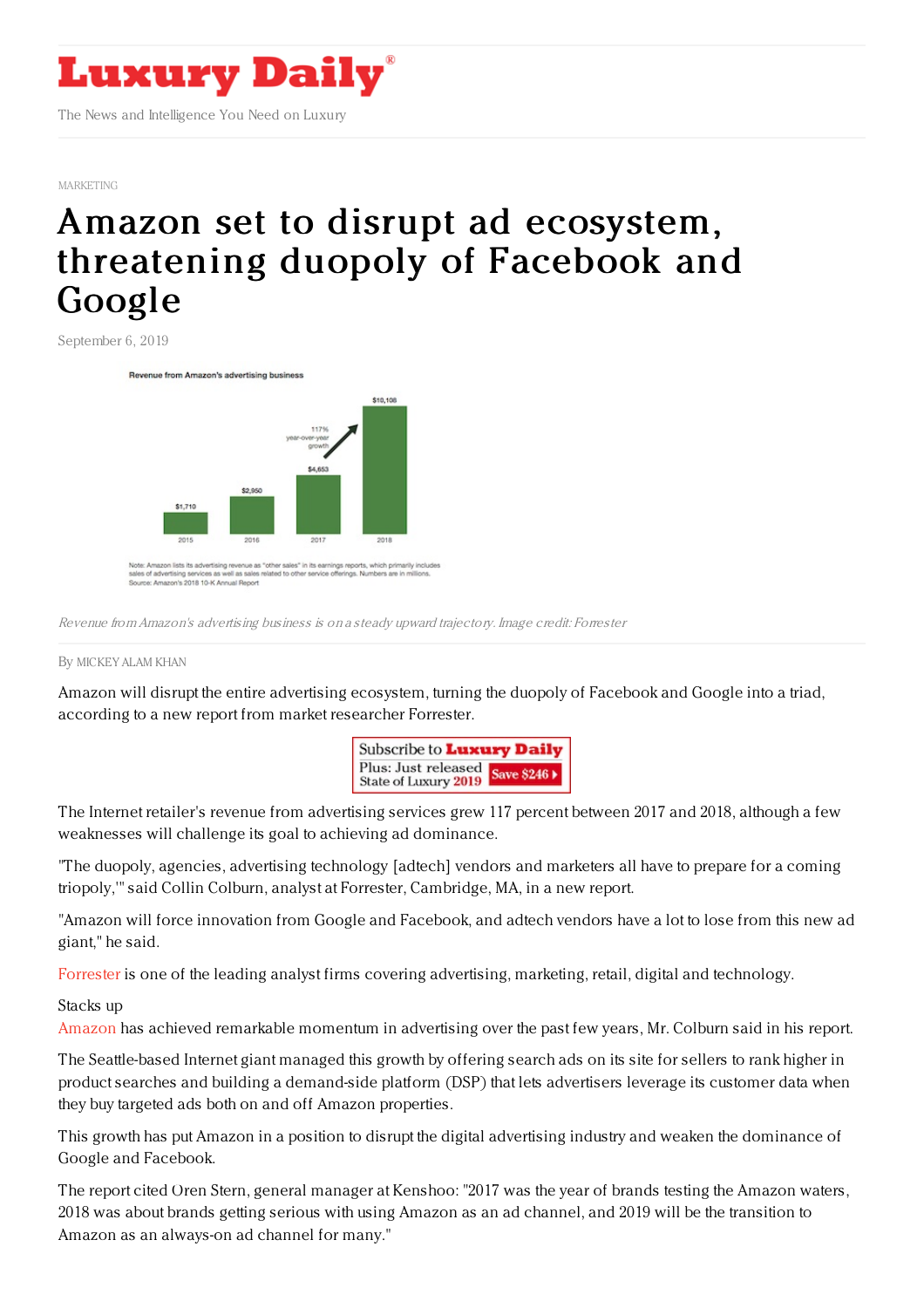

Collin Colbum is analyst at Forrester

Indeed, Amazon's ad revenue doubled last year because endemic advertisers are growing search ad spend, whether they like it or not, Mr. Colburn said in his report.

Endemic advertisers sellers that buy Amazon ads to promote their products are currently the lifeblood of Amazon's ad business. These advertisers are placing sizeable budgets behind Amazon search ads.

One director of ecommerce for a multinational food and beverage company told Forrester: "We will spend about \$8 million about 33 percent more than 2018 in advertising on Amazon this year, with the lion's share in search."

Mr. Colburn does not expect these budgets to plateau anytime soon, since Amazon continues to strong-arm brands to advertise more.

In his report, Mr. Colburn cited the director of digital commerce at a multinational pharmaceutical company as saying: "We have seen [Amazon] algorithmically place their private label products prevalently, which is very concerning for us. So we have had to invest more in Amazon ads to offset that risk."

Non-endemic advertisers are beginning to flock to Amazon's data.

Brands that do not sell on Amazon are called non-endemic advertisers, and they are increasingly taking notice of Amazon's adtech stack, Mr. Colburn said. This creates opportunities for Amazon to capture an even larger audience of advertisers that want to leverage its data for targeting and advertising across the Internet.

J.P. Diernaz, vice president of marketing at Nissan Europe, told Forrester: "We have started looking to Amazon to help us profile some customer audiences."

Even other sectors are looking at Amazon as an effective advertising platform.

Budgets from shopper and trade marketing

Jeremy Hull, senior vice president of innovation at iProspect, told Forrester: "Over the last 18 months, as Amazon has built out their DSP [demand-side platform] practice, we have seen growing interest from non-endemic advertisers like those in the telecommunications and hospitality spaces."

Amazon has changed consumer packaged goods brands' mindset about digital advertising, too.

CPG brands spend more than half of their advertising budgets on trade promotions or shopper marketing, with digital ad spend lagging due to measurement challenges.

"But Amazon advertising has bucked that trend because brands can measure final mile' conversions there," Mr. Colburn said.

Nearly every CPG company that Forrester spoke with cited shopper and trade marketing budgets as the sources for their Amazon ad funds, and as much as 65 percent of some firms' Amazon ad budget comes directly from shopper marketing budgets.

Ryan Sullivan, chief strategy officer of Performics, told Forrester: "Amazon is allowing CPGs and manufacturers to use advertising and marketing dollars in a more accountable way."

Amazon has certainly grown its influence with ad agencies.

"Advertising agencies hold the key to marketers' ad budgets, especially the search dollars that have historically gone to Google those are now at risk with Amazon's growth," Mr. Colburn said.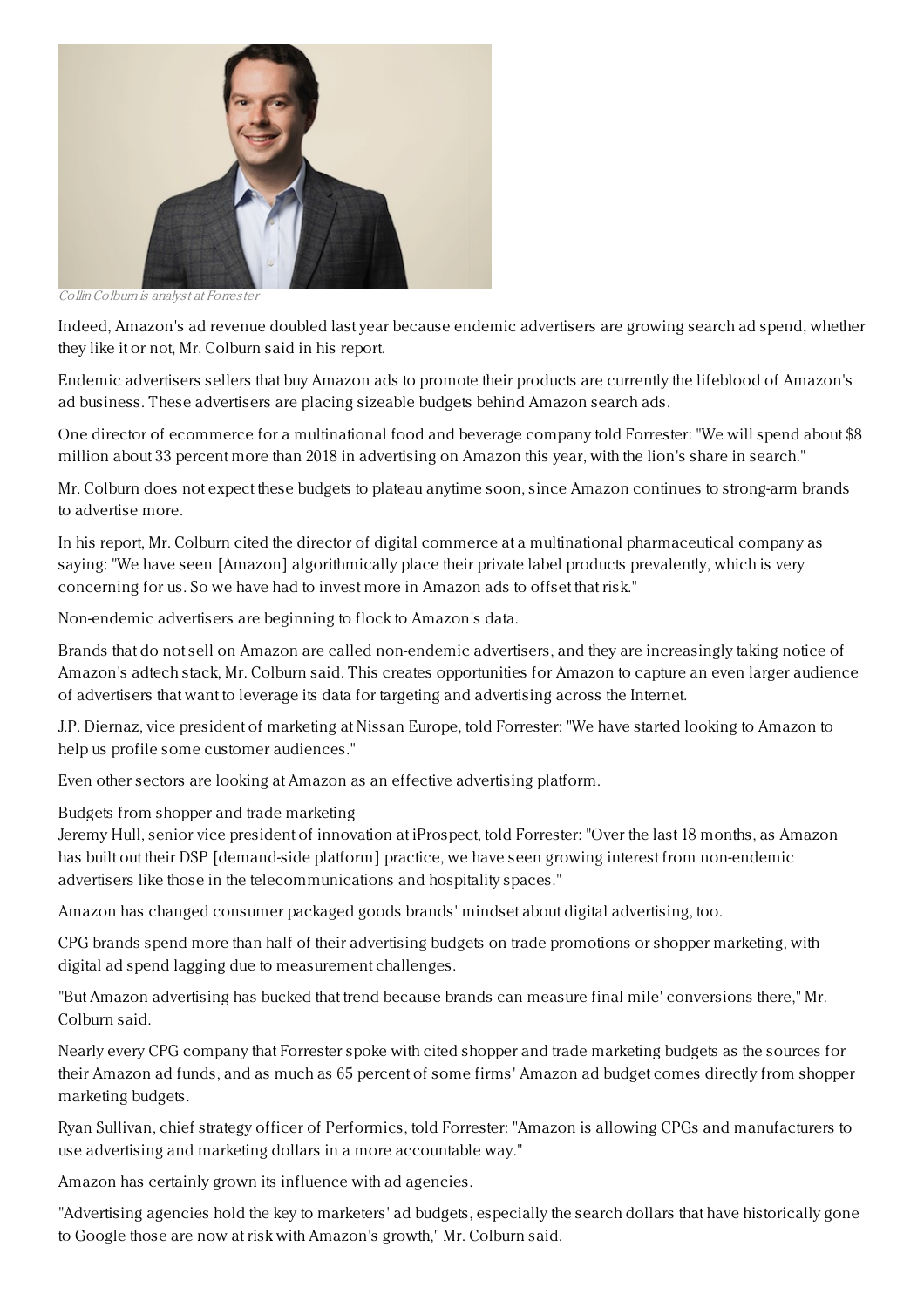Forrester found that performance marketing agencies control more than \$14 billion in paid search dollars.

"Amazon has strategically cozied up to key agencies by offering special beta programs and exclusive data partnerships and has also sought their advice on how to improve its adtech offering," Mr. Colburn said in his report. "The result? We estimate that last year, WPP, Publicis and Omnicom combined spent over \$800 million in advertising with Amazon."



Amazon's ad revenue growth correlates to its net income growth. Image credit: Forrester

However, Amazon does face challenges on the advertising front.

## Quite direct

In its most recent earnings report, Amazon reported that its advertising business only grew 34 percent year-over-year a far cry from the typical 90 percent-plus growth seen over the past several quarters, the Forrester report pointed out.

This could be an early sign that there are some limitations to Amazon's advertising business because of Amazon's adtech capabilities and user interface trail competitors.

"The No. 1 complaint from Amazon advertisers is the poor user interface and lack of basic capabilities relative to Facebook and Google," Mr. Colburn said.

For example, Amazon only recently added dayparting into its search advertising tool, he said.

Also, Amazon's targeting capabilities within search and display are said to fall short for many.

Nii Ahene of performance marketing agency Tinuiti told Forrester, "Targeting Amazon Sponsored Product ads based on a consumer's geo location or demographic is nonexistent today."

It is abundantly clear that Amazon is primarily a direct response channel.

Endemic advertisers typically use Amazon ads to convert customers immediately and have them transact on Amazon, and not for brand awareness purposes.

"Amazon is making serious efforts to change that," Mr. Colburn said.

Several agencies and tech vendors told Forrester that Amazon is pushing a "branding story" to them. But the market researcher has yet to talk to a brand that treats Amazon as anything more than a direct response channel.

Agency holding companies are building or buying consumer data sets, the report pointed out.

"The industry is hyped on Amazon as an ad channel because of its rich data on its 100 million Prime subscribers and their buying behaviors," Mr. Colburn said. "But now the holding companies are making acquisitions to build their own valuable data sets."

For example, Dentsu Aegis Network purchased Merkle, IPG bought Acxiom and, most recently, Publicis said it was acquiring Epsilon. These purchases will make agencies less dependent on companies such as Amazon for consumer insights and audience targeting.